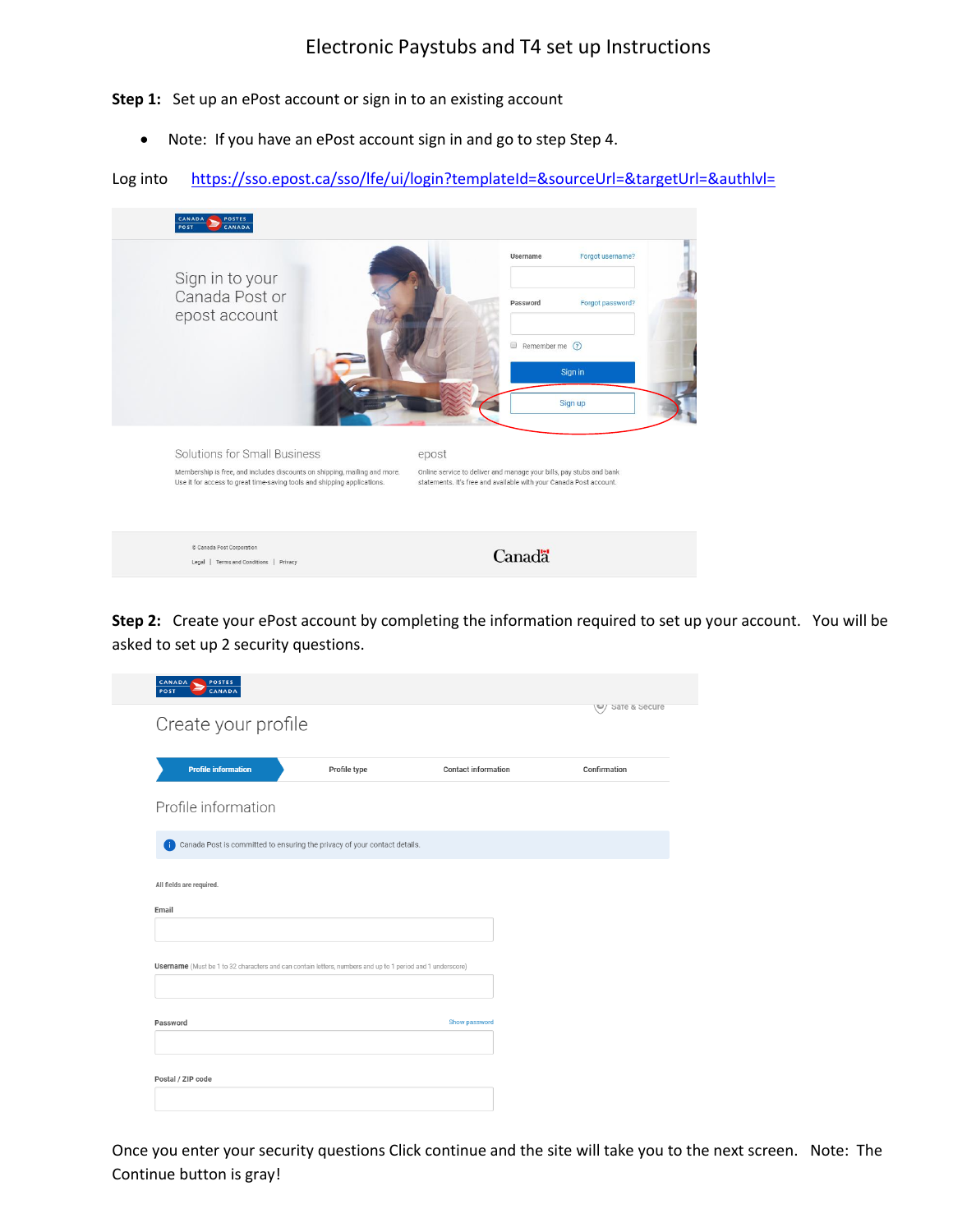## Step 3: Create your profile

• Click on epost icon



• Complete the information required in the screen below. When done click the CONTINUE button (bottom left). NOTE: The button is gray but it is an active button

| <b>CANADA</b><br>POSTES<br>POST<br>CANADA |                      |                            |                        |               |
|-------------------------------------------|----------------------|----------------------------|------------------------|---------------|
| Create Canada Post profile                |                      |                            |                        | Safe & Secure |
| <b>Profile information</b>                | Profile type         | <b>Contact information</b> |                        | Confirmation  |
| <b>Contact information</b>                |                      |                            |                        |               |
| All fields are required.                  |                      |                            |                        |               |
| Title (optional)                          |                      |                            |                        |               |
| Please select                             |                      | ٠                          |                        |               |
| <b>First name</b>                         | Last name            |                            |                        |               |
| <b>Phone number type</b>                  | <b>Phone number</b>  | Ext (optional)             |                        |               |
| <b>Mobile</b><br>٠                        | Format: 555-555-5555 |                            | (+) Add another number |               |
| <b>Contact address</b>                    |                      | AddressComplete.           |                        |               |
| Start typing an address or postal code    |                      |                            |                        |               |
| $\bigoplus$ Change the address            |                      |                            |                        |               |
| <b>K4A5G4</b>                             |                      |                            |                        |               |
| Language                                  |                      |                            |                        |               |
| English                                   |                      |                            |                        |               |
| Français                                  |                      |                            |                        |               |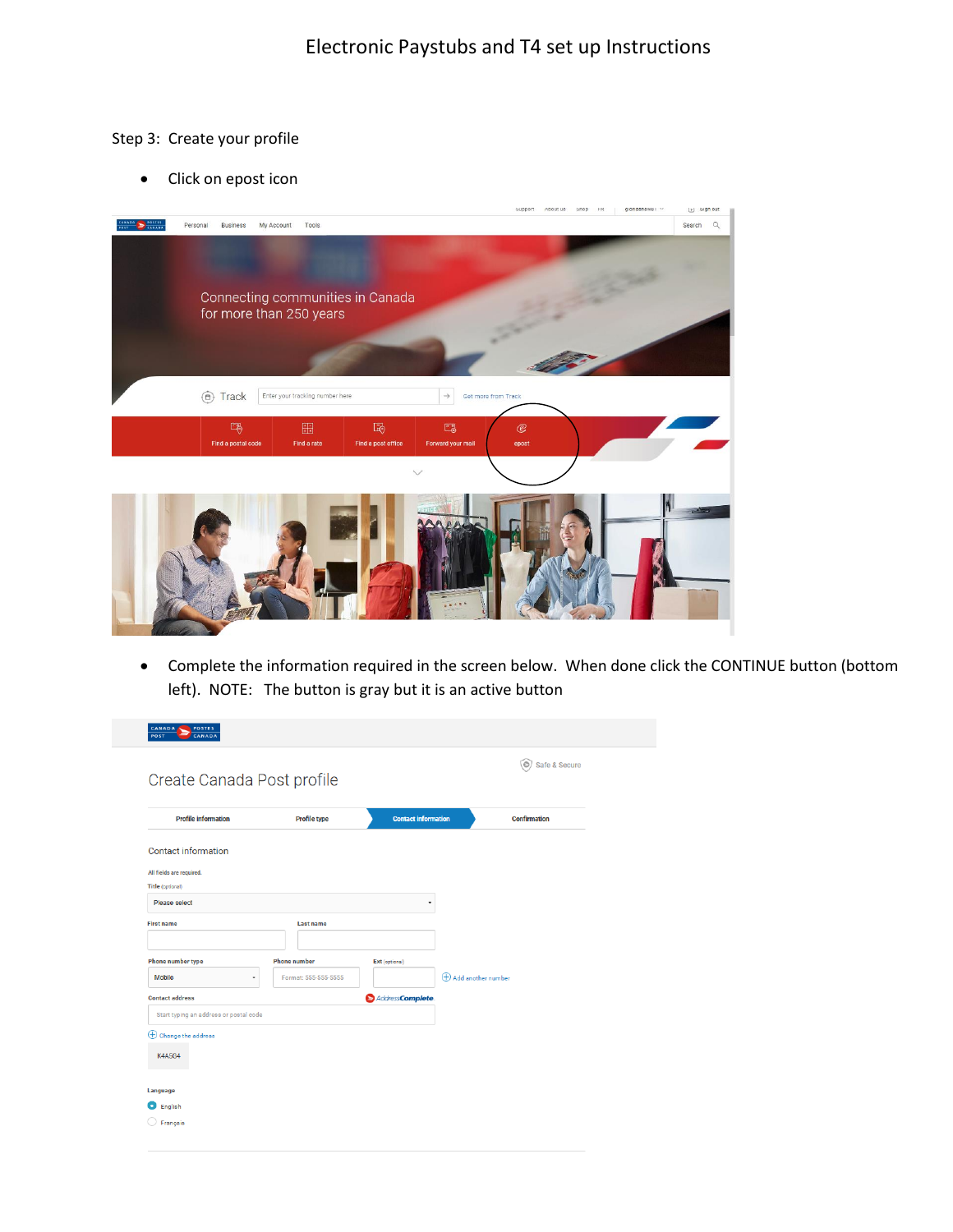## Electronic Paystubs and T4 set up Instructions

Step 4: Click on the Add new button

|                                                  |                |                 |                               |       | Support | About us                             | Shop                      | <b>FR</b>         | heather camrass $\vee$          | 茴      |
|--------------------------------------------------|----------------|-----------------|-------------------------------|-------|---------|--------------------------------------|---------------------------|-------------------|---------------------------------|--------|
| <b>POSTES</b><br><b>CANADA</b><br>POST<br>CANADA | Personal       | <b>Business</b> | My Account                    | Tools |         |                                      |                           |                   |                                 | Search |
|                                                  |                |                 |                               |       |         |                                      |                           |                   | VIDEOTRON                       |        |
|                                                  |                |                 | <b>TIME FOR A REAL CHANGE</b> |       |         |                                      | $\triangleright$ $\vdash$ | <b>LEARN MORE</b> |                                 |        |
|                                                  |                |                 |                               |       |         |                                      |                           |                   |                                 |        |
| $\geq$ epost.                                    |                |                 |                               |       |         | Last visit: 01:46 p.m., JUL 22, 2018 |                           |                   | Sign out   Help   Take the tour |        |
| <b>Inbox</b>                                     | <b>Folders</b> | <b>Mailers</b>  | <b>Manage payments</b>        |       |         |                                      |                           |                   | Add new $+$                     |        |
|                                                  |                |                 |                               |       |         |                                      |                           |                   |                                 |        |

- The screen below will come up
- Type CER in the active box and select Ceridian when it comes up.

| Select your document |  |
|----------------------|--|
| Cer                  |  |
| Ceridian             |  |

## Continue to the next screen

- Step 5: Set up your Ceridian Mailer
	- Click Continue

| Add a Mailer                               |                                                                                                          |
|--------------------------------------------|----------------------------------------------------------------------------------------------------------|
| Transfer to Ceridian Canada Ltd. web site. |                                                                                                          |
| Statement ready.                           | Your request is being transferred to the Ceridian Canada Ltd. web site. Please have your most recent Pay |
| linking to.                                | Please Note: If you are using Internet Explorer, you must allow session cookies for the web site you are |
|                                            | This will help identify you as an epost User, and avoid technical difficulties not related to epost.     |
|                                            | To do this without impacting your everall security level, click here for step-by-step instructions.      |
| <b>Continue</b><br><b>Cancel</b>           |                                                                                                          |
|                                            |                                                                                                          |
|                                            |                                                                                                          |
|                                            |                                                                                                          |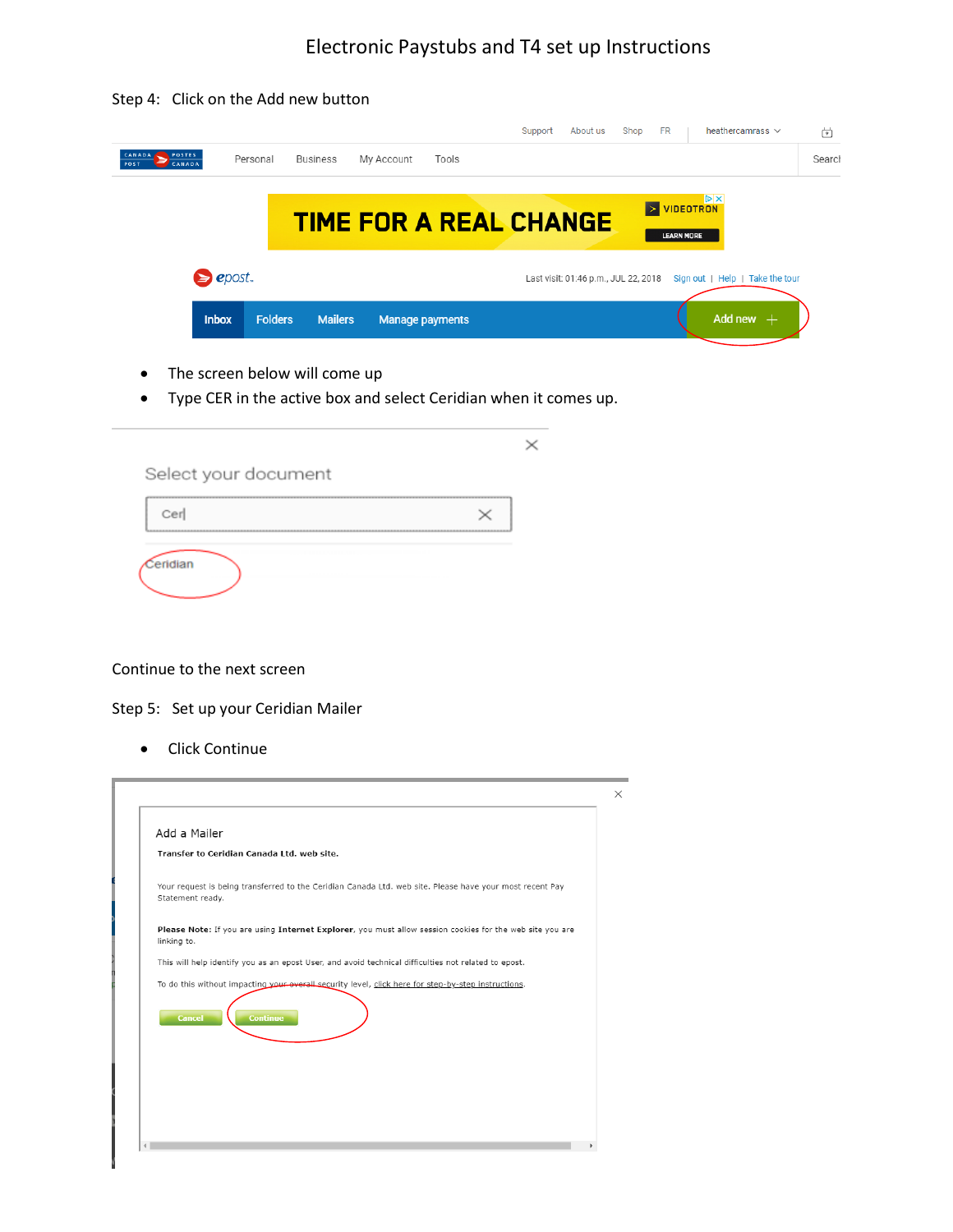• Enter the information provided in the email + the required number from you Sin and click add new

| Secure   https://www.epost.ca/service/realtimeTransition.a<br><b>CERIDIAN</b><br><b>Web Privacy Statement</b> |                                   | epost                                                                                                                                                           |  |
|---------------------------------------------------------------------------------------------------------------|-----------------------------------|-----------------------------------------------------------------------------------------------------------------------------------------------------------------|--|
| <b>New Subscription</b>                                                                                       |                                   |                                                                                                                                                                 |  |
| Employer Number<br>Employee Number                                                                            |                                   | Ne information you need to enter (with the<br>exception of your Social Insurance Number)<br>can be found on your pay statement. To see a<br>sample, click here. |  |
| Social Insurance Number<br>(Enter positions 1, 3, 5, 7, and 9<br>of your SIN)                                 |                                   | For the Social Insurance Number field:<br>Enter positions 1, 3, 5, 7 and 9<br>of your Social Insurance Number<br>9999999                                        |  |
| add new                                                                                                       |                                   |                                                                                                                                                                 |  |
| <b>Current Subscriptions</b>                                                                                  |                                   |                                                                                                                                                                 |  |
| <b>Employer Number</b>                                                                                        | Employee Number Department Number | Document Type                                                                                                                                                   |  |

• Check off both Tax Form and Pay Statement and click submit